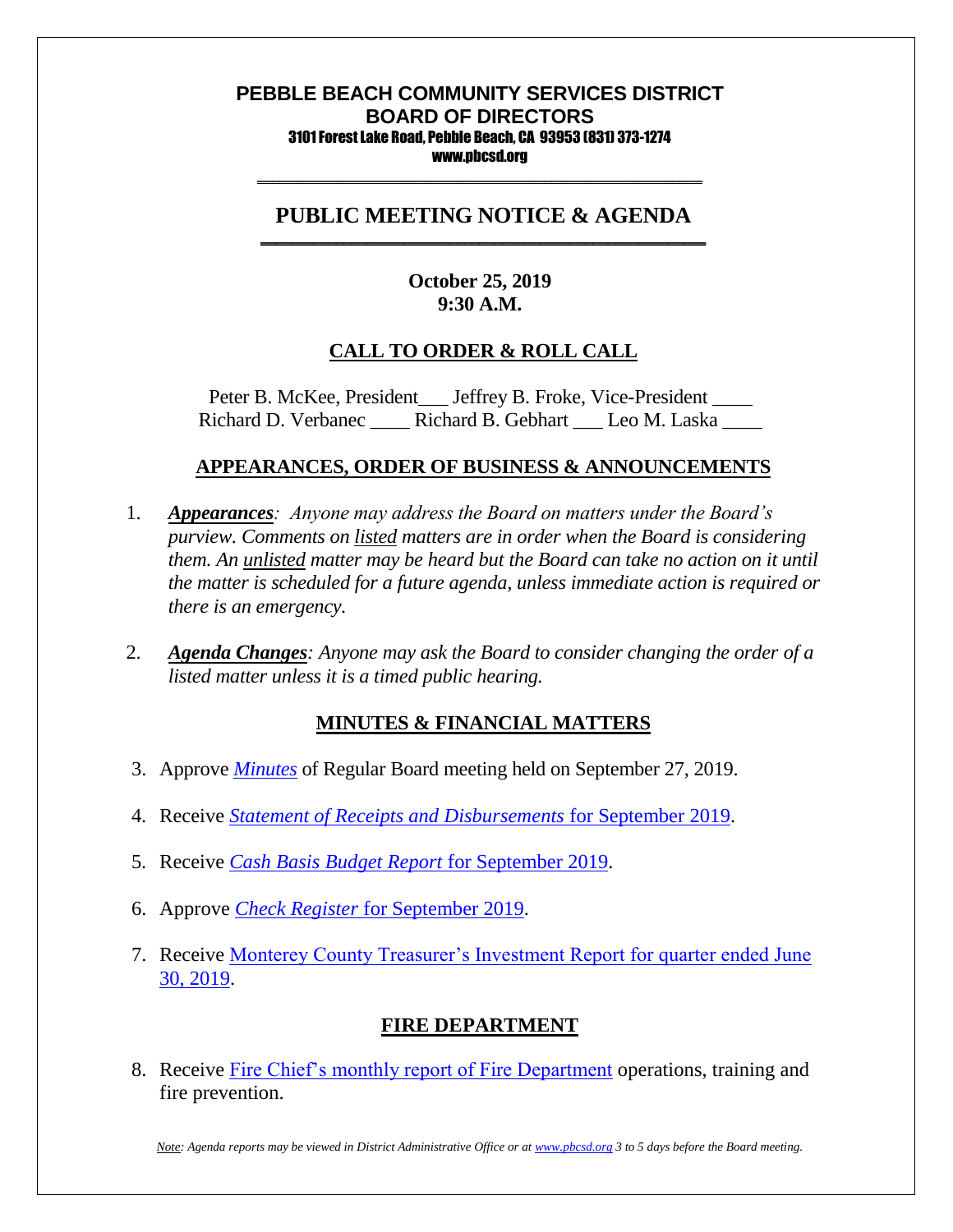9. Review status of Monterey County [Emergency Medical Services Issues.](hhttp://pbcsd.org/wp-content/uploads/pbcsd/meetings/board/2019/2019-10-25/09-status-of-monterey-county-ems-issues.pdf)

## **MAINTENANCE, ENGINEERING & CONSTRUCTION**

- 10. Receive monthly utilities [operations and maintenance report](http://pbcsd.org/wp-content/uploads/pbcsd/meetings/board/2019/2019-10-25/10-operations-maintenance-report-for-october-2019.pdf) for wastewater collection, treatment and disposal and recycled water distribution systems.
- 11. Receive status report regarding active **PBCSD** capital improvement projects.
- 12. Receive Carmel Area Wastewater District reports and information concerning matters of mutual interest to PBCSD and CAWD:
	- A. Assign Director Verbanec to attend CAWD Board of Directors meeting scheduled for Thursday, October 31, 2019 at 3945 Rio Rd., Carmel.
	- B. Assign Director Froke to attend CAWD Board of Directors meeting scheduled for Thursday, December 12, 2019 at 3945 Rio Rd., Carmel.

# **SOLID WASTE MANAGEMENT**

- 13. Receive [report regarding Monterey Regional Waste Management District](http://pbcsd.org/wp-content/uploads/pbcsd/meetings/board/2019/2019-10-25/13-MRWMD-board-meeting-agendas-&-GM-report.pdf)  [\(MRWMD\) Board meeting held on October](http://pbcsd.org/wp-content/uploads/pbcsd/meetings/board/2019/2019-10-25/13-MRWMD-board-meeting-agendas-&-GM-report.pdf) 18, 2019.
- 14. Adopt *[Resolution 19-22](http://pbcsd.org/wp-content/uploads/pbcsd/meetings/board/2019/2019-10-25/14-RES-19-22-appointing-PBCSD-Representative-to-serve-MRWMA-Board.pdf)* appointing PBCSD Representative to serve on Board of Directors of Monterey Regional Waste Management Authority.

# **LAW ENFORCEMENT**

15. Receive [Law Enforcement Program Status Report for quarter ending September 30,](http://pbcsd.org/wp-content/uploads/pbcsd/meetings/board/2019/2019-10-25/15-Law-Enforcement-Program-Status-Report-for-Quarter-Ending-Sept-30-2019.pdf)  [2019.](http://pbcsd.org/wp-content/uploads/pbcsd/meetings/board/2019/2019-10-25/15-Law-Enforcement-Program-Status-Report-for-Quarter-Ending-Sept-30-2019.pdf)

# **GENERAL GOVERNMENT**

- 16.Receive [report on October 15, 2019 meeting of the Special Districts Association of](http://pbcsd.org/wp-content/uploads/pbcsd/meetings/board/2019/2019-10-25/16-Special-Districts-Association-Monterey-County-Meeting.pdf)  [Monterey County.](http://pbcsd.org/wp-content/uploads/pbcsd/meetings/board/2019/2019-10-25/16-Special-Districts-Association-Monterey-County-Meeting.pdf)
- 17.Review [update and overview of Undergrounding Overhead Utilities program.](http://pbcsd.org/wp-content/uploads/pbcsd/meetings/board/2019/2019-10-25/17-Undergrounding-Overhead-Utilities-Program-Review.pdf)

*Note: Agenda reports may be viewed in District Administrative Office or a[t www.pbcsd.org](http://www.pbcsd.org/) 3 to 5 days before the Board meeting.*